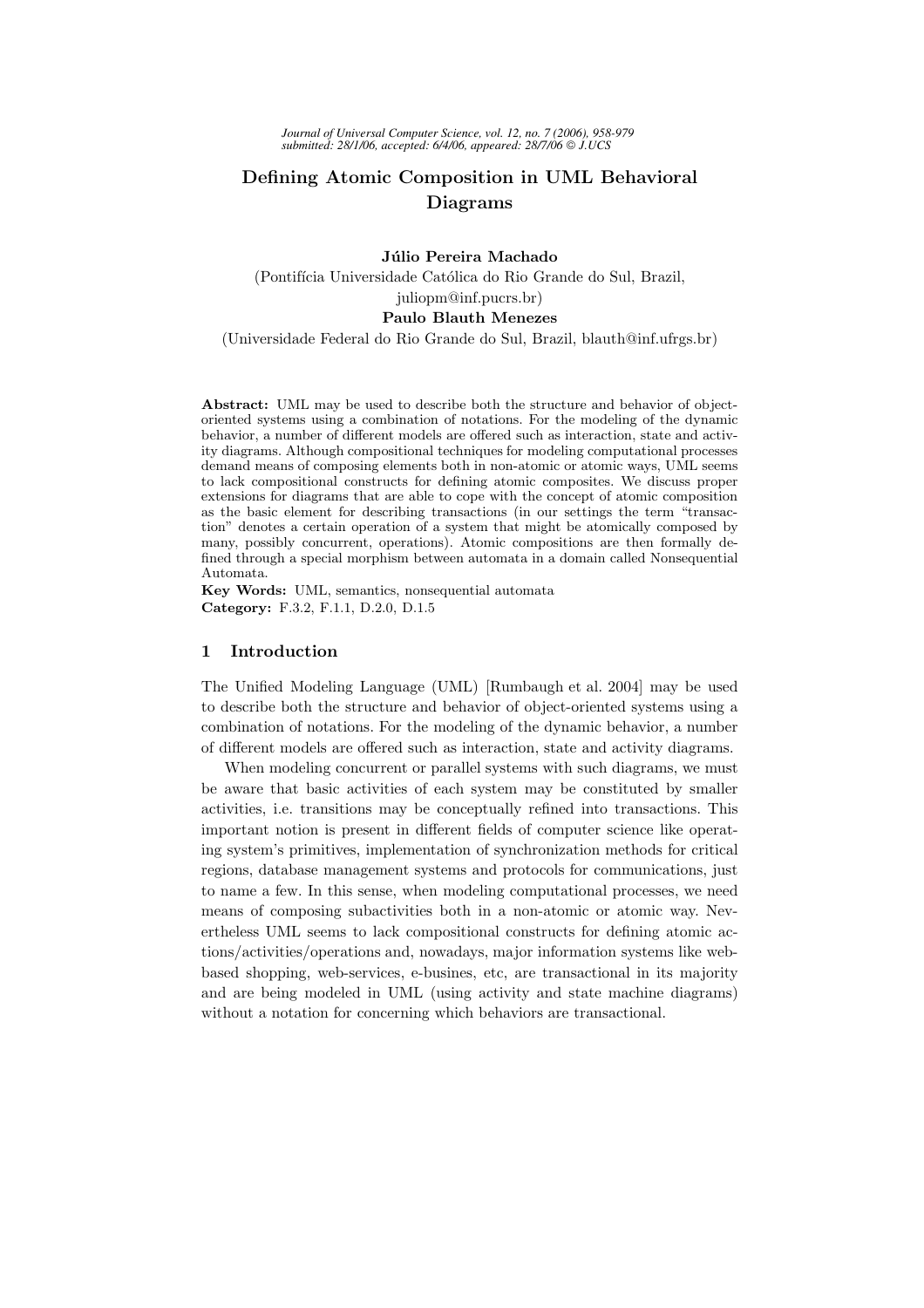In this work, we concentrate on describing groups of sequential or concurrent activities that are responsible for performing a computation, and we address the issue of modeling atomic compositions for transactions. We remark that in our settings the term "transaction" denotes a certain atomic operation of a system that might be composed by many, possibly concurrent, operations. Although denoting atomic computations in a concurrent scenario by the term "transaction" is a slight abuse of terminology (specially in the field of databases), these abstract notion for transactions has also been employed by others e.g. [Bruni and Montanari 2004]. Also, even though most commercial applications are based on transactions for which ACID properties (atomicity, consistency, isolation and durability) must be guaranteed in some form, transactions primitives are all based on the same idea of grouping series of actions in atomic blocks. Algorithms for correctly implementing transactions may be found in specialized topics on database systems [Ullman and Widom 2002] or operating systems [Tanenbaum 2001].

In order to correctly introduce the notion of transactions, we need to analyze the UML official documentation. The UML specification by OMG [OMG 2005b] [OMG 2004] is built on a semi-formal semantics, composed by a set of metalanguage, restrictions and text in natural language. The metalanguage is basically a set of class diagrams which describe the basic building blocks of UML models (it can be seen as the abstract syntax of the language). The Object Constraint Language (OCL) [OMG 2005a] further defines constraints over models so they can be considered well-formed. In our approach, the idea is to focus only on necessary constructs from the UML metamodel for exposing the behavior (to be understood as a sequence of observable actions) of software artifacts. From this set, we extend the metamodel with elements denoting atomic composites. The graphical notations for the new composites are based on the non-atomic ones and are further decorated with proper stereotypes. Also, new OCL expressions are built to define new constraints over atomic compositions. Finally, the wellformed models are mapped to nonsequential automata, thus formally defining its semantics. In this paper we present the mapping to nonsequential automata and we do not address the full UML profile for atomic composites.

Nonsequential Automata [Menezes et al. 1996] [Menezes et al. 1998] constitute a non-interleaving semantic domain, with its foundations on category theory, for reactive, communicating and concurrent systems. It follows the so-called "Petri nets are monoids" approach [Meseguer and Montanari 1990] and is similar to Petri nets, but it is a more concrete model - it can be seen as computations from a given place/transition net.

The rest of the paper is organized as follows. Section 2 briefly presents nonsequential automata, which is going to be used as the semantics for atomic composition in UML. Section 3 introduces (through working examples) translation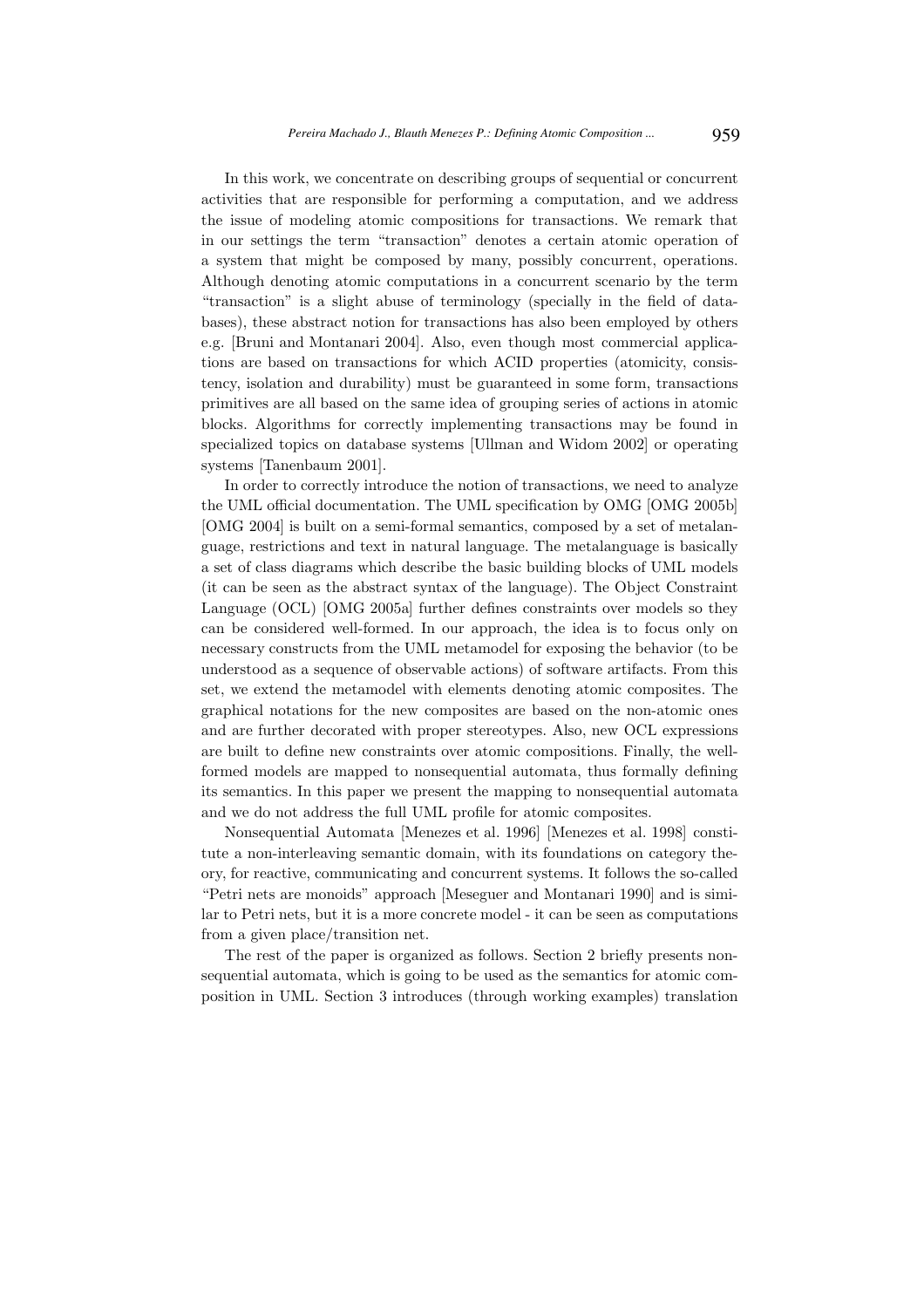schemes for building nonsequential automata from activity and state machine diagrams. Finally, sections 4 and 5 discusses the results and outlines possible directions for future investigations.

## 2 Nonsequential Automata

Nonsequential Automata [Menezes et al. 1996] [Menezes et al. 1998] constitute a categorical semantic domain around the concepts of state and transition following the "Petri nets are monoids" approach by [Meseguer and Montanari 1990]. It was developed to supply a compositional domain with refinement capabilities and it is a more concrete model than Petri nets (it can be seen as computations from a given place/transition net).

To gently introduce the idea behind nonsequential automata, we start with an example of a simple place/transition Petri net as presented in [Reisig 1985]. The Petri net in [Fig. 1] (left) has three places  $\{A, B, C\}$  and two transitions  $\{t, u\}$ , in which  $t(u)$  consumes one token from place  $A(B)$  and produces one token in place  $B(C)$ .

Following the "token game" we can compute all possible reachable markings from an initial marking by applying all transitions that are currently enabled. In [Fig. 1] (right) we present a case graph depicting the reachable markings for the Petri net of our example starting from the marking consisting of two tokens in place A. Notice the graph shows that both transitions  $t$  and  $u$  may be fired concurrently in a certain marking, i.e.  $t||u$ . This view of Petri nets as graphs was based on the idea of nodes as elements of a commutative monoid over the set of states (see the symbol  $\oplus$  for monoidal operator in the states).

The [Fig. 1] depicted the behavior of the Petri net when starting with a specific marking. What then if we change the initial marking? We have to compute all reachable markings again. But what if we could get a more concrete model with all possible markings and capable of making explicit all implicit concurrencies in the net? This is the key for the nonsequential automaton (partially) depicted in [Fig. 2].

In the next definitions CMon denotes the category of commutative monoids. A monoid will be denoted  $\langle M, \oplus, e \rangle$ , where M is a set,  $\oplus$  is an associative binary operation on M, and e is an identity for  $\oplus$ .

A nonsequential automaton  $NA = \langle V, T, \delta_0, \delta_1, \iota, L, lab \rangle$  is such that  $V =$  $\langle V, \oplus, 0 \rangle$ , T =  $\langle T, ||, \tau \rangle$ , L =  $\langle L, ||, \tau \rangle$  are **CMon**-objects of states, transitions and labels respectively,  $\delta_0, \delta_1 : T \to V$  are **CMon**-morphisms called source and target respectively,  $\iota: V \to T$  is a **CMon**-morphism for mapping identities, and  $lab: T \rightarrow L$  is a **CMon-**morphism for labeling transitions such that  $lab(t) = \tau$ whenever there is  $v \in V$  where  $\iota(v) = t$ . Therefore, a nonsequential automaton can be seen as  $NA = \langle G, L, lab \rangle$  where  $G = \langle V, T, \delta_0, \delta_1, \iota \rangle$  is a reflexive graph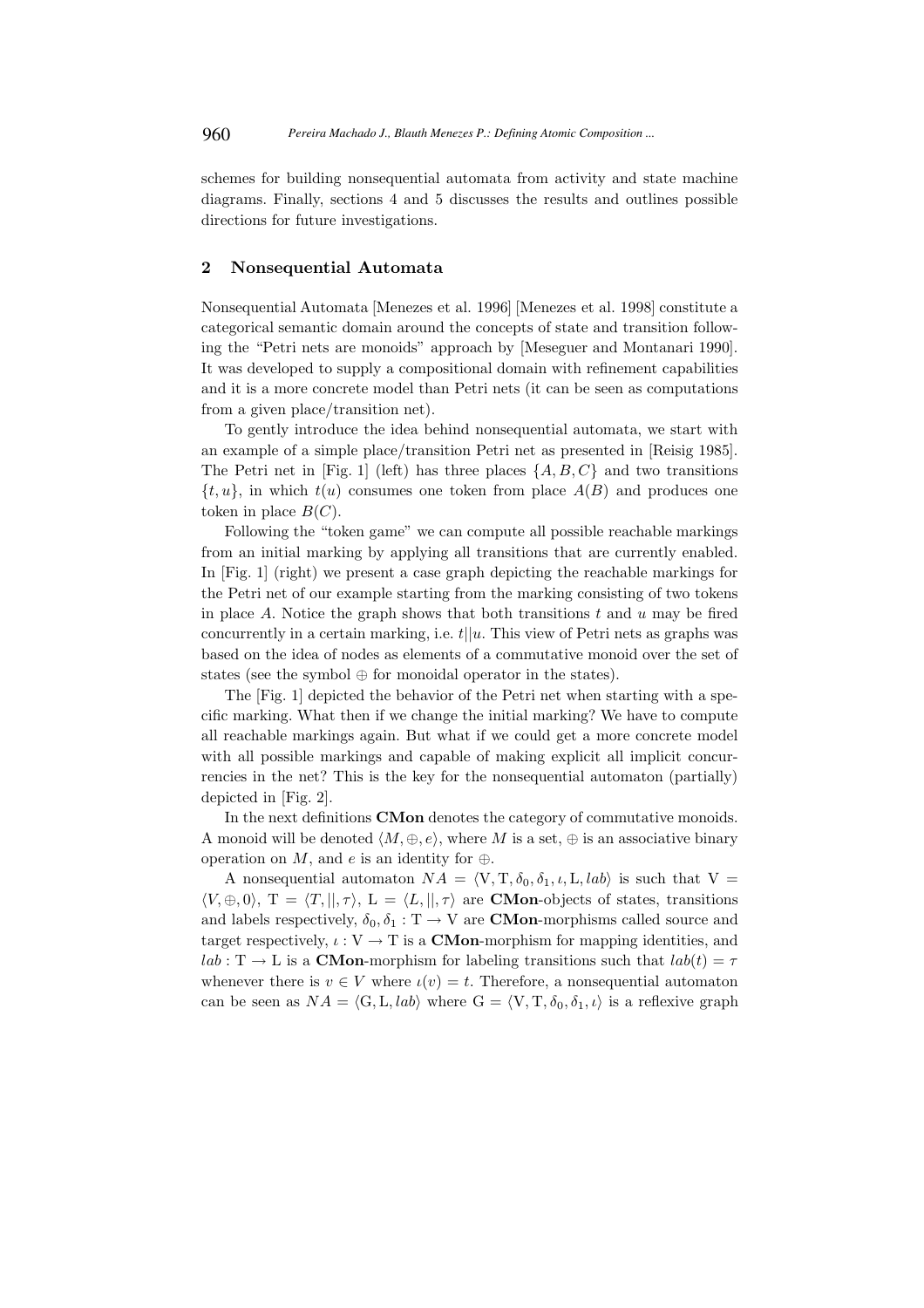

Figure 1: Place/transition Petri net (left) and corresponding case graph for initial marking (right)



Figure 2: Nonsequential automaton

internal to CMon representing the automaton shape, L is a commutative monoid representing the labels of transitions and lab is the labeling morphism associating a label to each transition. In this definition, a transition labeled by  $\tau$  represents a hidden transition, and each state has an associated identity transition which is interpreted as a "no operation" or "idle" (and by definition are labeled by  $\tau$ ).

According to the definition, the automaton consists of a reflexive graph with monoidal structure on both states and transitions, and labeling on transitions.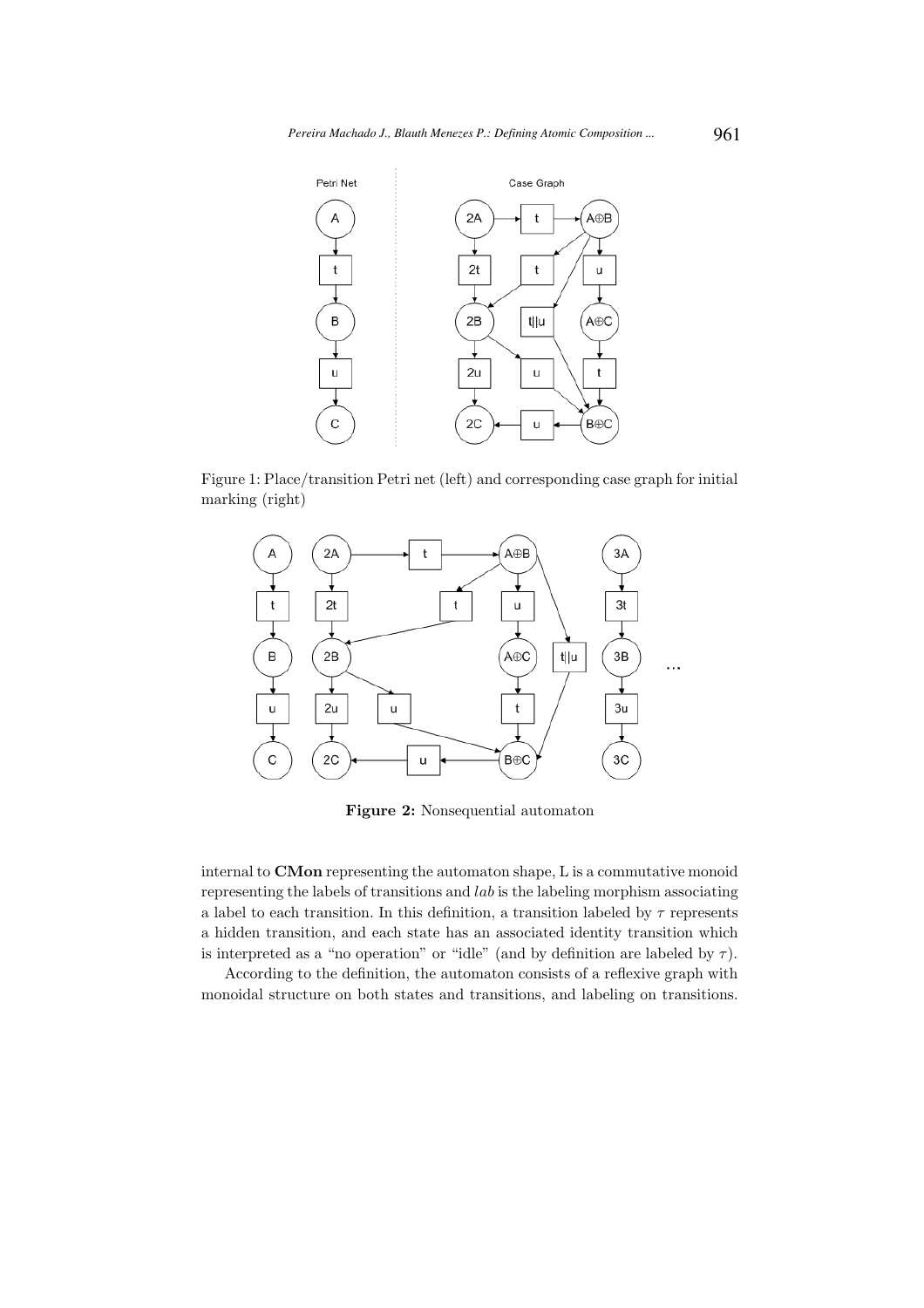The interpretation of a structured state is the same as in Petri nets: it is viewed as a "bag" of local states representing a notion of tokens to be consumed or produced. For example,  $\langle \{A, B, C\}^{\oplus}, \{t, u\}^{\parallel}, \delta_0, \delta_1, \iota, \{t, u\}^{\parallel}, lab \rangle$  with  $\delta_0, \delta_1, \iota$ determined by transitions  $t : A \to B$ ,  $u : B \to C$ , and labeling  $t \mapsto t$ ,  $u \mapsto u$ , is represented in [Fig. 2] (identity arcs are omitted and, for a given node A and arcs  $t: X \to Y$  and  $\iota_A: A \to A$ , the structured arc  $t||\iota_A: X \oplus A \to Y \oplus A$  is simply noted  $t : X \oplus A \to Y \oplus A$ . This nonsequential automaton was not completely drawn as it has infinite distinguished nodes, for they are elements of a freely generated monoid chosen to represent its states. Also, structured transitions, like  $t||u$ , explicitly determine the "independence square", i.e. transitions t and u are independent.

In order to enrich the model we define next a notion of morphism. A nonsequential automaton morphism  $h : NA \rightarrow NA'$  with  $NA = \langle V, T, \delta_0, \delta_1, \iota, L, lab \rangle$ and  $NA' = \langle V', T', \delta'_0, \delta'_1, \iota', L', \, lab' \rangle$  is a triple  $h = \langle h_V, h_T, h_L \rangle$  with  $h_V : V \rightarrow$  $V', h_T : T \to T', h_L : L \to L'$  CMon-morphisms, such that  $h_V \circ \delta_k = \delta'_k \circ h_T$ (for  $k \in \{0, 1\}$ ),  $h_T \circ \iota = \iota' \circ h_V$  and  $h_L \circ lab = lab' \circ h_T$ . Nonsequential automata and their morphisms constitute the category NAut.

We are able to define atomic composition of transitions through the concept of refinement. It is defined as a special morphism of automata where the target one (more concrete) is enriched with its computational closure (all the conceivable sequential and nonsequential computations that can be split into permutations of original transitions). Considering the previous nonsequential automaton, its computational closure is also partially depicted in [Fig. 3] (added transitions were drawn with a dotted pattern). Please note a composition operator ";" appeared in the structured transitions.

The computational closure tc of a nonsequential automaton is formally defined as the composition of two adjoint functors between the NAut category and the category CNAut of nonsequential automata enriched with it computations: the first functor nc basically enriches an automaton with a composition operation on transitions, and the second functor cn forgets about the composition operation. Then, the refinement morphism  $\varphi$  from NA into (the computations of) NA' can be defined as  $\varphi : NA \to \mathbf{t}cNA'$ . The transitive closure functor is tc = cn ∘ nc :  $NAut \rightarrow NAut$ . The functors cn and nc are defined next.

In the text that follows, the categories are built using the approach known as internalization [Asperti and Longo 1990], leading to the notion of structured (internal) graphs, where nodes and arcs may be objects of different categories. The category of categories internal to CMon is denoted by Cat(CMon) and RGr(CMon) is the category of reflexive graphs internal to CMon. Details on defining these internal categories may be found in [Menezes et al. 1996].

A nonsequential automaton enriched with its computations  $CNA = \langle \mathsf{G}, \mathsf{L}, \mathsf{lab} \rangle$ is such that  $G$ , L are Cat(CMon)-objects and *lab* is a Cat(CMon)-morphism.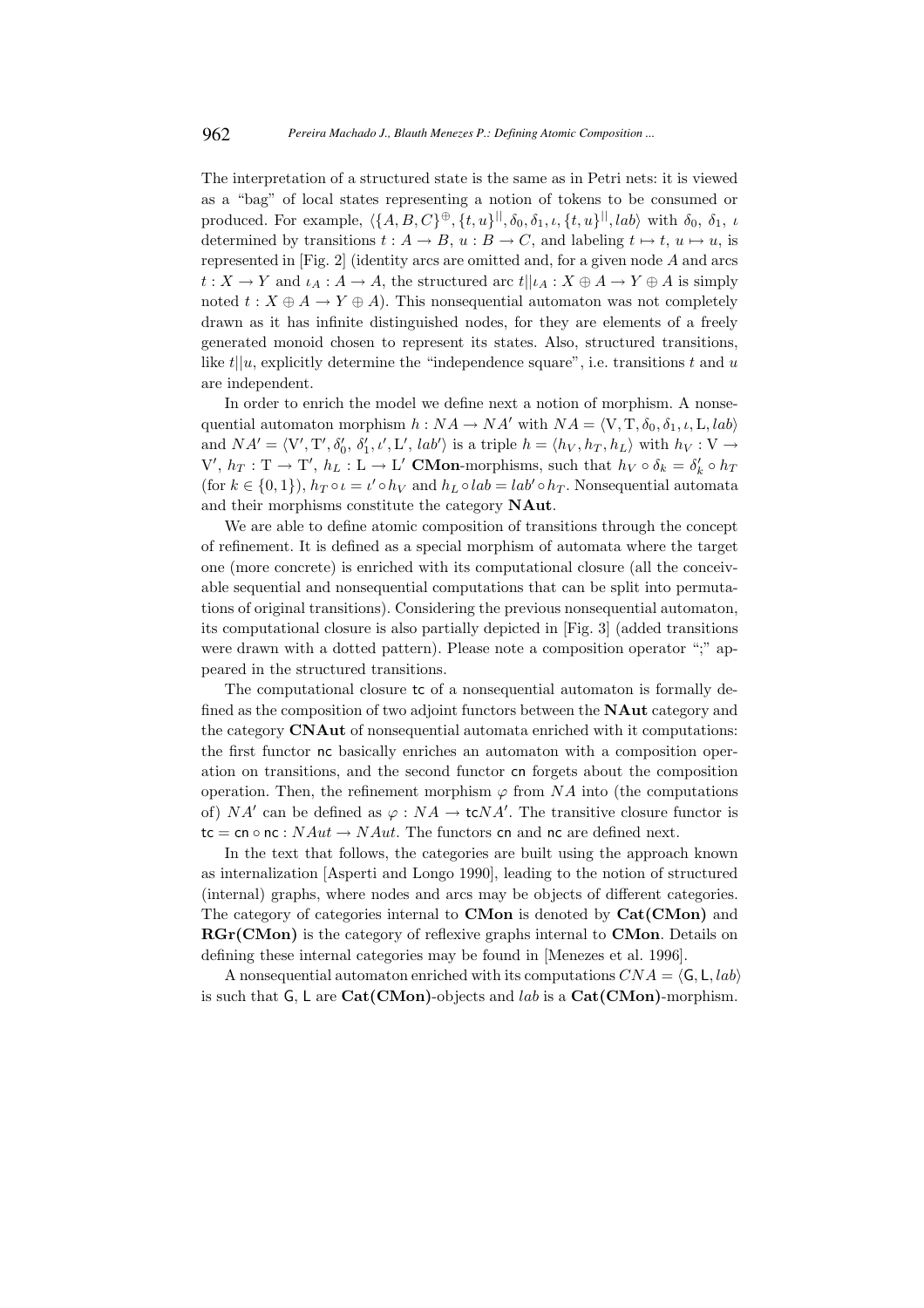

Figure 3: Nonsequential automaton and its computational closure

Notice that in order to build the computations, we have enriched NAut by the substitution of its shape from a reflexive internal graph  $G = \langle V, T, \delta_0, \delta_1, \iota \rangle$ to a Cat(CMon)-object  $G = \langle V, T, \delta_0, \delta_1, \iota, \cdot \rangle$  with a composition operation, and similarly with its labels. The composition operation was responsible for the newly added transitions in [Fig. 3].

Let  $NA = \langle G, L, lab \rangle$  be a **NAut-object** and  $h : NA \rightarrow NA'$  a **NAut**morphism. The functor  $\mathsf{nc} : \mathbf{NAut} \to \mathbf{CNAut}$  is such that:

– RGr(CMon)-object G =  $\langle V, T, \delta_0, \delta_1, \iota \rangle$  is taken into the Cat(CMon)object  $G' = \langle V, T', \delta'_0, \delta'_1, \iota', \cdot \rangle$  with  $\iota'$  induced by  $\iota$  and  $T', \delta'_0, \delta'_1, \iota, \cdot \rangle$ .  $T' \times T' \rightarrow T'$  inductively defined as follows

$$
\begin{array}{c}\n t: a \rightarrow b \in \mathcal{T} \\
t: a \rightarrow b \in \mathcal{T}'\n \end{array}
$$
\n
$$
t: a \rightarrow b \in \mathcal{T}'
$$
\n
$$
t: a \rightarrow c \in \mathcal{T}'
$$
\n
$$
t: a \rightarrow c \in \mathcal{T}'
$$
\n
$$
t: a \rightarrow b \in \mathcal{T}'
$$
\n
$$
u: c \rightarrow d \in \mathcal{T}'
$$
\n
$$
t || u: a \oplus c \rightarrow b \oplus d \in \mathcal{T}'
$$

subject to the following equational rules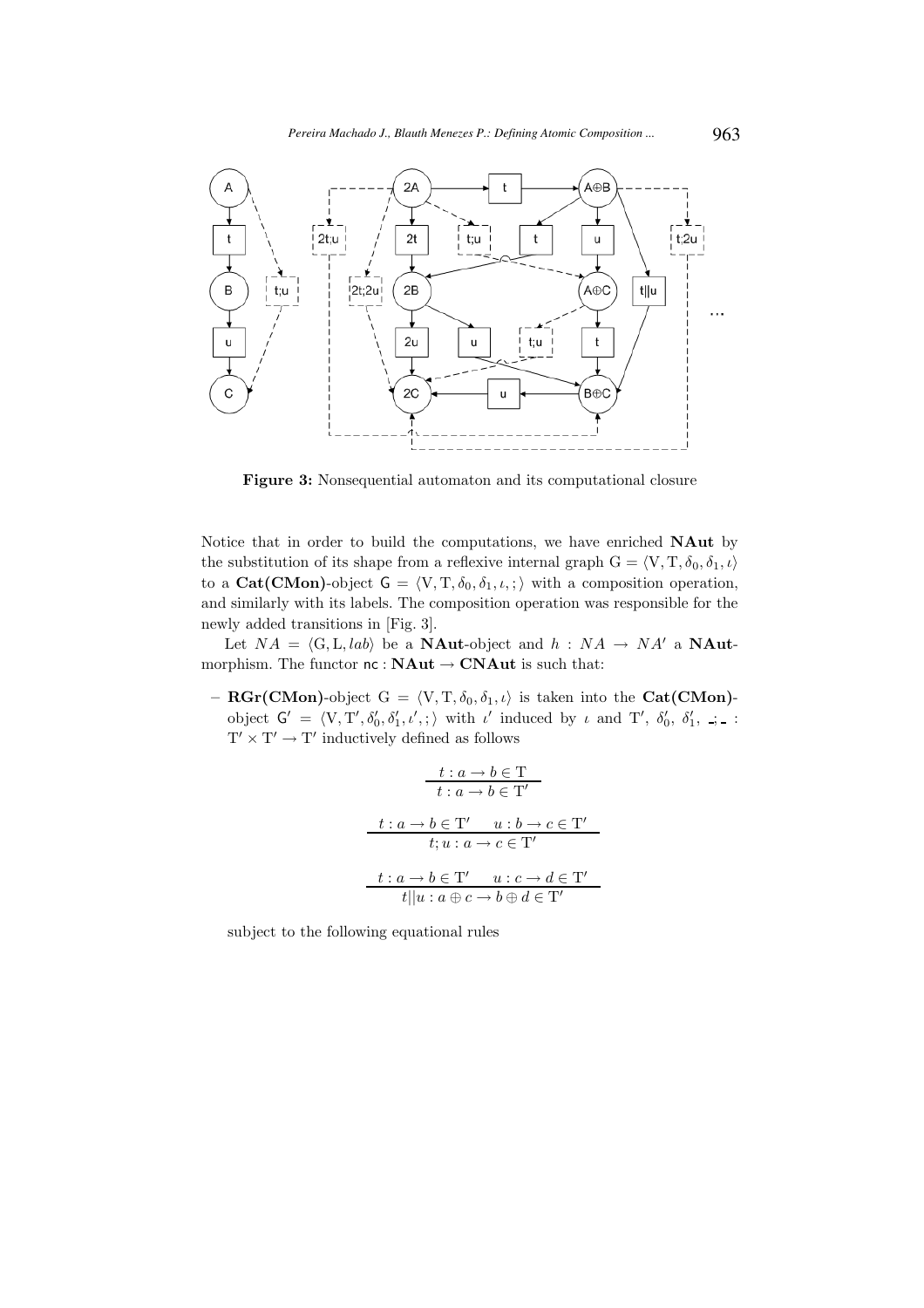964 *Pereira Machado J., Blauth Menezes P.: Defining Atomic Composition ...*

$$
\frac{t \in \mathcal{T}'}{\tau; t = t \ t; \tau = t} \qquad \frac{t : a \to b \in \mathcal{T}'}{\iota_a; t = t \ t; \iota_b = t}
$$
\n
$$
\frac{t : a \to b \in \mathcal{T}'}{t; (u; v) = (t; u); v}
$$
\n
$$
\frac{t \in \mathcal{T}'}{t!|\tau = t} \qquad \frac{\iota_a \in \mathcal{T}' \qquad \iota_b \in \mathcal{T}'}{\iota_a||\iota_b = \iota_{a \oplus b}}
$$
\n
$$
\frac{t \in \mathcal{T}' \qquad u \in \mathcal{T}'}{t||u = u||t}
$$
\n
$$
\frac{t \in \mathcal{T}' \qquad u \in \mathcal{T}' \qquad v \in \mathcal{T}'}{t||(u||v) = (t||u)||v}
$$

- CMon-object  $L = \langle 1, L, !, !, ! \rangle$  is taken into the Cat(CMon)-object  $L' =$  $\langle 1, L',!,!,!,\rangle$  with L' inductively defined as above, and ! and !<sub>i</sub> meaning the unique obvious mappings.
- The **NAut**-object  $NA = \langle G, L, \overline{lab} \rangle$  is taken into the **CNaut**-object  $CNA =$  $\langle G', L', lab' \rangle$  where lab' is the morphism induced by lab such that

$$
\frac{t \in \mathcal{T}}{lab'(t) = lab(t)}
$$

$$
\frac{t; u \in \mathcal{T'}}{lab'(t; u) = lab'(t); lab'(u)} \frac{t||u \in \mathcal{T'}}{lab'(t||u) = lab'(t)||lab'(u)}
$$

– The **NAut**-morphism  $h = \langle h_V, h_T, h_L \rangle$  is taken into the Cat(CMon)morphism  $h = \langle h_V, h_{T'}, \langle l, h_{L'} \rangle \rangle : CNA \rightarrow CNA'$  where  $h_{T'}, h_{L'}$  are the monoid morphisms generated by the monoid morphisms  $h_T$  and  $h_L$ , respectively.

Let  $CNA = \langle G, L, lab \rangle$  be a **CNAut-**object and h :  $CNA \rightarrow CNA'$  be a CNAut-morphism. The functor  $cn: CNAut \rightarrow NAut$  is such that:

– Cat(CMon)-object  $G = \langle V, T, \delta_0, \delta_1, \iota, \cdot \rangle$  is taken into the **RGr(CMon)**object  $G' = \langle V, T', \delta'_0, \delta'_1, \iota' \rangle$ , where T' is T subject to the equational rule

$$
t: a \to b \in T' \qquad u: b \to c \in T' \qquad t': a' \to b' \in T' \qquad u': b' \to c' \in T'
$$

$$
(t; u) ||(t'; u') = (t||t'); (u||u')
$$

and  $\delta'_0$ ,  $\delta'_1$ ,  $\iota'$  are induced by  $\delta_0$ ,  $\delta_1$ ,  $\iota$ , restricted to T'.

– The Cat(CMon)-object  $L = \langle V, L, \delta_0, \delta_1, \iota, \cdot \rangle$  is taken into the CMonobject  $L'$ , where  $L'$  is  $L$  subject to the analogous equational rule.

 $\overline{a}$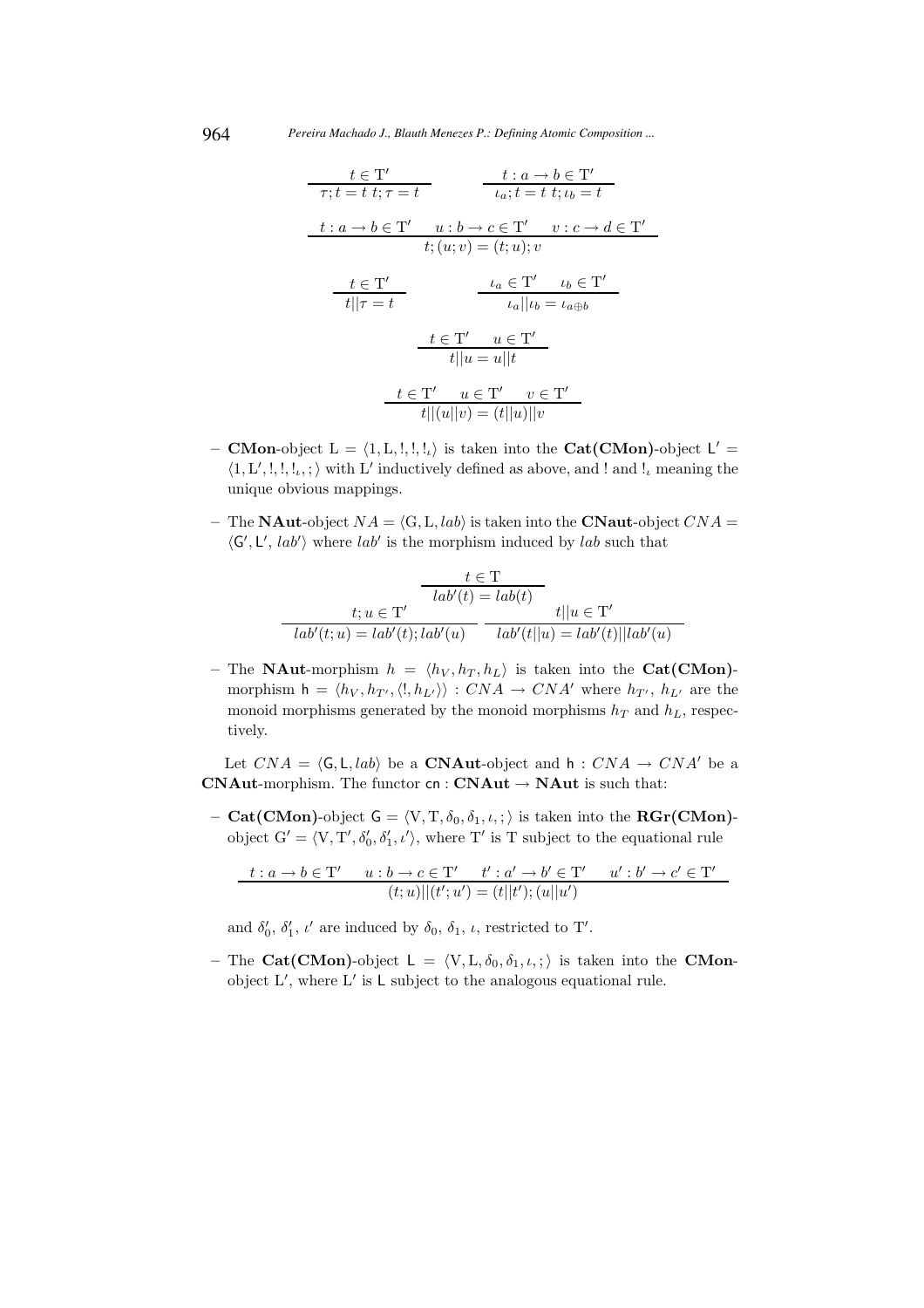

Figure 4: Refinement morphism between nonsequential automata

- The CNAut-object  $CNA = \langle G, L, lab \rangle$  is taken into the NAut-object  $NA =$  $\langle G', L', lab' \rangle$  with lab' the **RGr(CMon)**-morphism canonically induced by the  $Cat(CMon)$ -morphism lab.
- The CNAut-morphism  $h = \langle h_G, h_L \rangle$  with  $h_G = \langle h_{G_V}, h_{G_T} \rangle$ ,  $h_L = \langle h_{L_V}, h_{L_V} \rangle$  $|h_{L_T}\rangle$  is taken into the **NAut**-morphism  $h = \langle h_{G_V}, h_{G_{T'}}, h_{L_{T'}} \rangle : NA \to NA'$ where  $h_{G_{T'}}$  and  $h_{L_{T'}}$  are the monoid morphisms induced by  $h_{G_T}$  and  $h_{L_T}$ respectively.

To illustrate the refinement morphism, given two nonsequential automata  $NA$  and  $NA'$  with free monoids on states and labeled transitions respectively induced by transitions  $t : X \to Y$ , and  $t_0 : A \to C$ ,  $t_1 : B \to D$ , suppose we want to build a transaction containing both  $t_0$  and  $t_1$ . First we apply the transitive closure functor tc. Then we build the refinement morphism by mapping the corresponding states and transitions. The refinement  $\varphi : NA \to \text{tc}NA'$  is given by  $X \mapsto A \oplus B$ ,  $Y \mapsto C \oplus D$ ,  $t \mapsto t_0||t_1$  (see [Fig. 4]). Other mappings would also be possible, e.g.  $t \mapsto t_0; t_1$  or  $t \mapsto t_1; t_0$ .

#### 3 Behavioral Diagrams

The Unified Modeling Language (UML) [Rumbaugh et al. 2004] is a graphical language which offers a variety of graphical diagram models for specifying, visualizing and documenting object-oriented systems. These models can be classified as concerned with the static structure of systems and those concerned with the dynamic behavior. For the modeling of the dynamic behavior, a number of different models are offered: activity diagrams, state machine diagrams, interaction diagrams and use case diagrams. From this set of diagrams, this work will concentrate on activity diagrams and state machine diagrams for describing procedural and parallel behavior.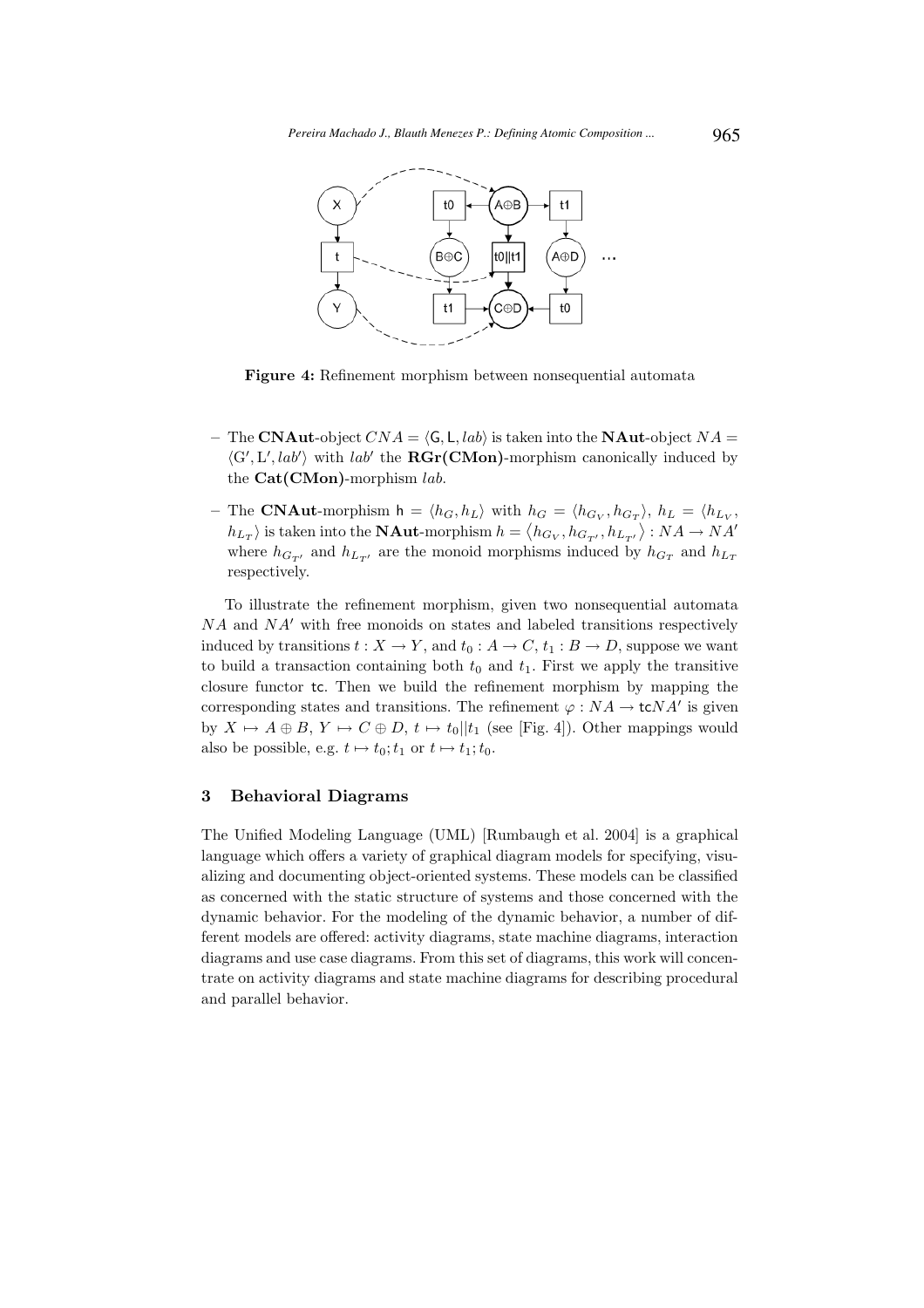

Figure 5: UML activity diagram without (left) and with composite state (right)

The following sections briefly presents the basics of each diagrams and the corresponding semantic mapping to nonsequential automata. In order to simplify the presentation, we chose to describe the mapping by the use of easy to follow examples.

## 3.1 Activity Diagrams

Activity diagrams are one of the means for describing behavior of systems within UML focused on the flow of control from activity to activity. The most basic node is the action node, which represents an atomic action. Activities are represented by non-atomic composites of sequential or concurrent actions/activities. The control flow is described by special nodes as fork/join for concurrency, decision/merge for alternative paths of execution and initial/final nodes.

Our working example ([Fig. 5] - left) depicts a simple activity diagram for a sequence of operations. Suppose we are interested in defining the sequence of actions "C" and "D" as atomic. To overcome the lack of an atomic activity composite, we introduce a new notation based on the idea of atomic transaction. The new composite activity is decorated with the stereotype " $\lt$ transaction $\gt>$ " as depicted in [Fig. 5] (right).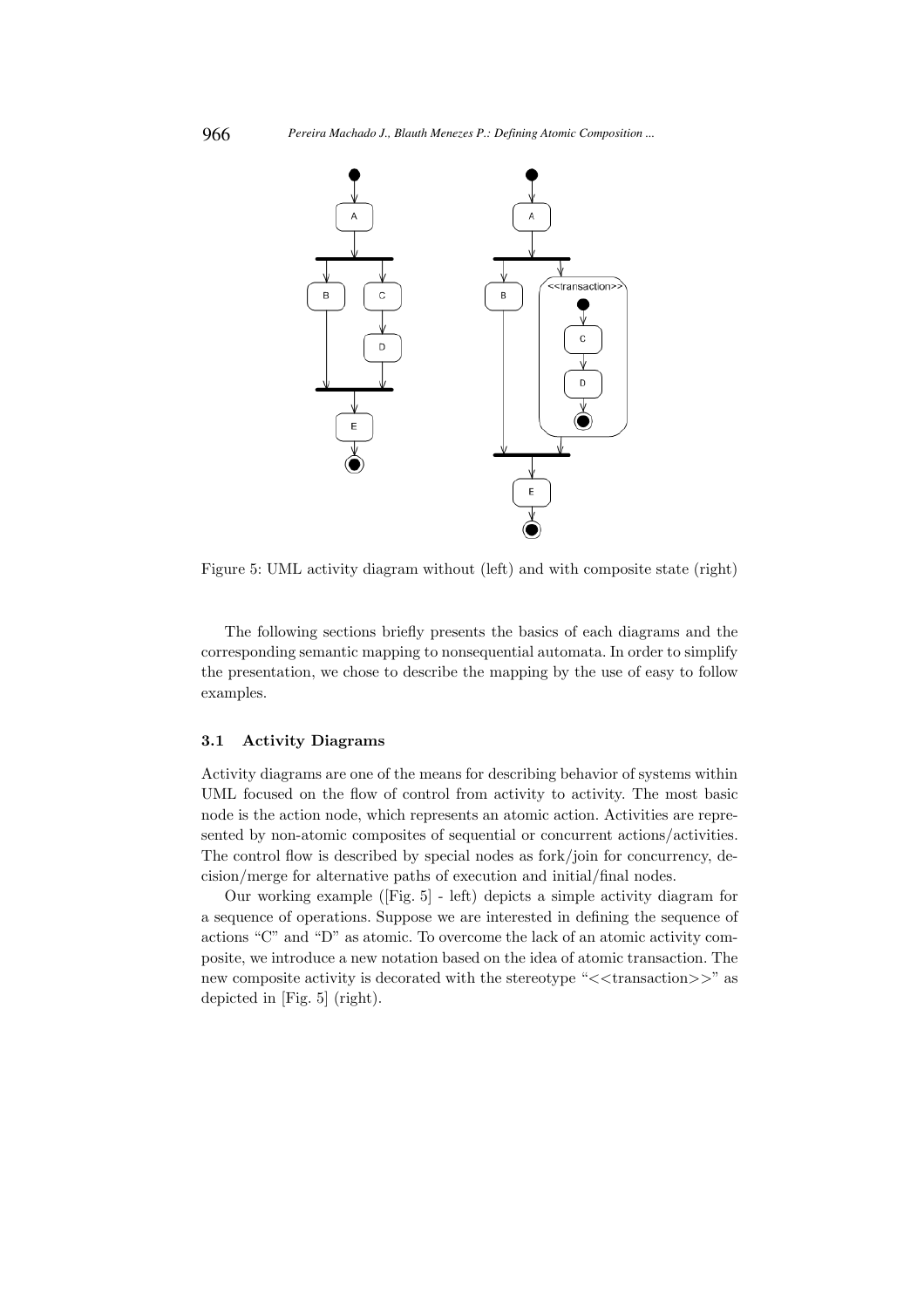

Figure 6: Mapping for sequential composition of action nodes

The semantics for activity diagrams take into account the fact it comprises a token game similar to Petri nets (according to the definition in [OMG 2005b] page 314). So, the semantic mappings from activity diagrams into nonsequential automata are targeted into constructing local transitions for a nonsequential automaton (see [Fig. 13] for local transitions obtained from our working example).

Before applying the mapping we need to transform the activity diagram in such a way each action node has only one incoming/outgoing edge. We do this as a precaution to avoid misinterpretation of activities control flow because implicit merging/joining of edges has changed from previous UML versions [Bock 2003]. Previous versions were based on implicit merging of edges, and the current definition applies an implicit join.

Each action node consumes/produces control tokens as the steps of computation progress through the activity diagram. For nonsequential automata, this semantics belongs to transitions. Thus, each action node corresponds to a nonsequential automaton transition, whose origin denotes the necessary tokens for its firing (preconditions), and whose destiny denotes the tokens produced after its firing (postconditions), taking into account the different kind of nodes from its incoming/outgoing edges.

In [Fig. 6], an outgoing edge from action node and the corresponding incoming edge in the target action node represent sequential composition by sharing a nonsequential automaton state. The example shows a fragment of an activity diagram ([Fig. 6] left) with two action nodes "A" and "B" which are sequentially composed by a direct edge (which we are going to name "AB"). As the UML description implies whenever action node "A" completes its execution, a token is put in its outgoing edge; thus, in terms of nonsequential automata, the state "AB" is the target of the local transition "A" ([Fig. 6] right). Accordingly, an action node is enabled whenever there is a token in its incoming edge, and so the edge "AB" were represented as the source state "AB" of the nonsequential atomaton transition "B" ([Fig. 6] right).

The set of initial states of the nonsequential automaton are the ones marked by initial nodes in the activity diagram (see, for example, the state "IA" in [Fig. 7]). On the other hand, final states are the ones related to activity final nodes in the activity diagram (see, for example, the state "AF" in [Fig. 8]).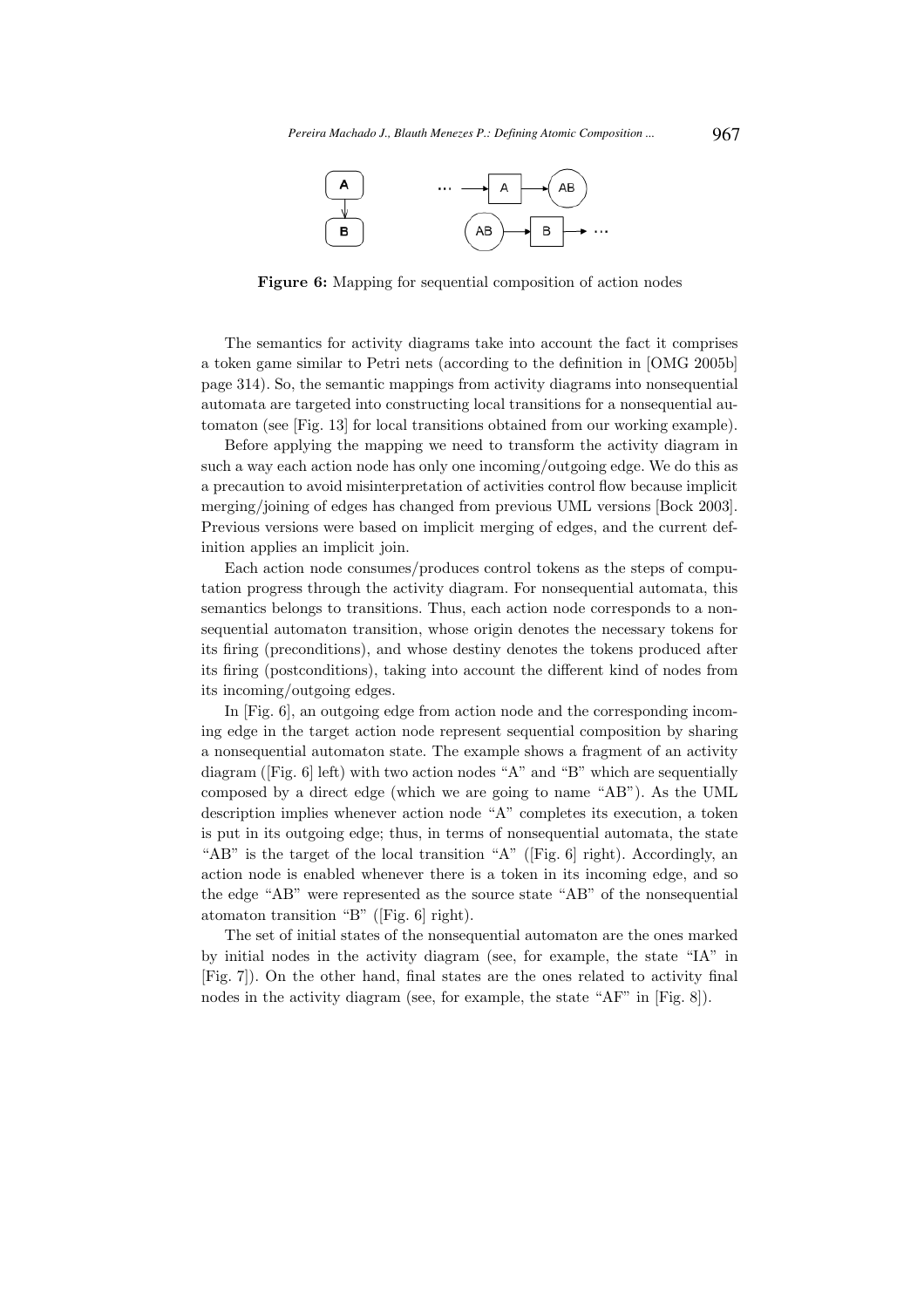

Figure 7: Mapping for initial nodes



Figure 8: Mapping for final nodes

As pointed previously, edges and control nodes are mapped to a consistent set of nonsequential automaton states according to its purpose. Next we define the mappings for parallel composition and merge of flows.

Fork/join nodes in figures [Fig. 9] and [Fig. 10] demand the use of nonsequential automaton structured states in order to represent concurrent actions. The idea is to use the monoidal operator on nonsequential automaton states in order to get the UML concept of concurrently enabled edges by the presence of multiple tokens. The fork node produces a structured state with all tokens necessary for its outgoing edges, representing the duplicate of tokens across the outgoing edges of the activity diagram. In the example, the activity diagram control node ([Fig. 9] left) is to be interpreted as an hyperedge with one single action node  $({}^{\omega}A^{\omega})$  as source and multiple action nodes  $({}^{\omega}B^{\omega}$  and  ${}^{\omega}C^{\omega})$  as target, in such a way the compound edge is represented by nonsequential automaton states "AB" and "AC" ([Fig. 9] right). Similarly, the join node synchronize different control flows through a structured state aggregating each incoming edge.

For decision/merge nodes (see [Fig. 11] and [Fig. 12]), we took an alternative approach. Analogous to fork/join node, the control node is seen as an hyperedge, but it induces several local nonsequential automata transitions, one for each



Figure 9: Mapping for fork nodes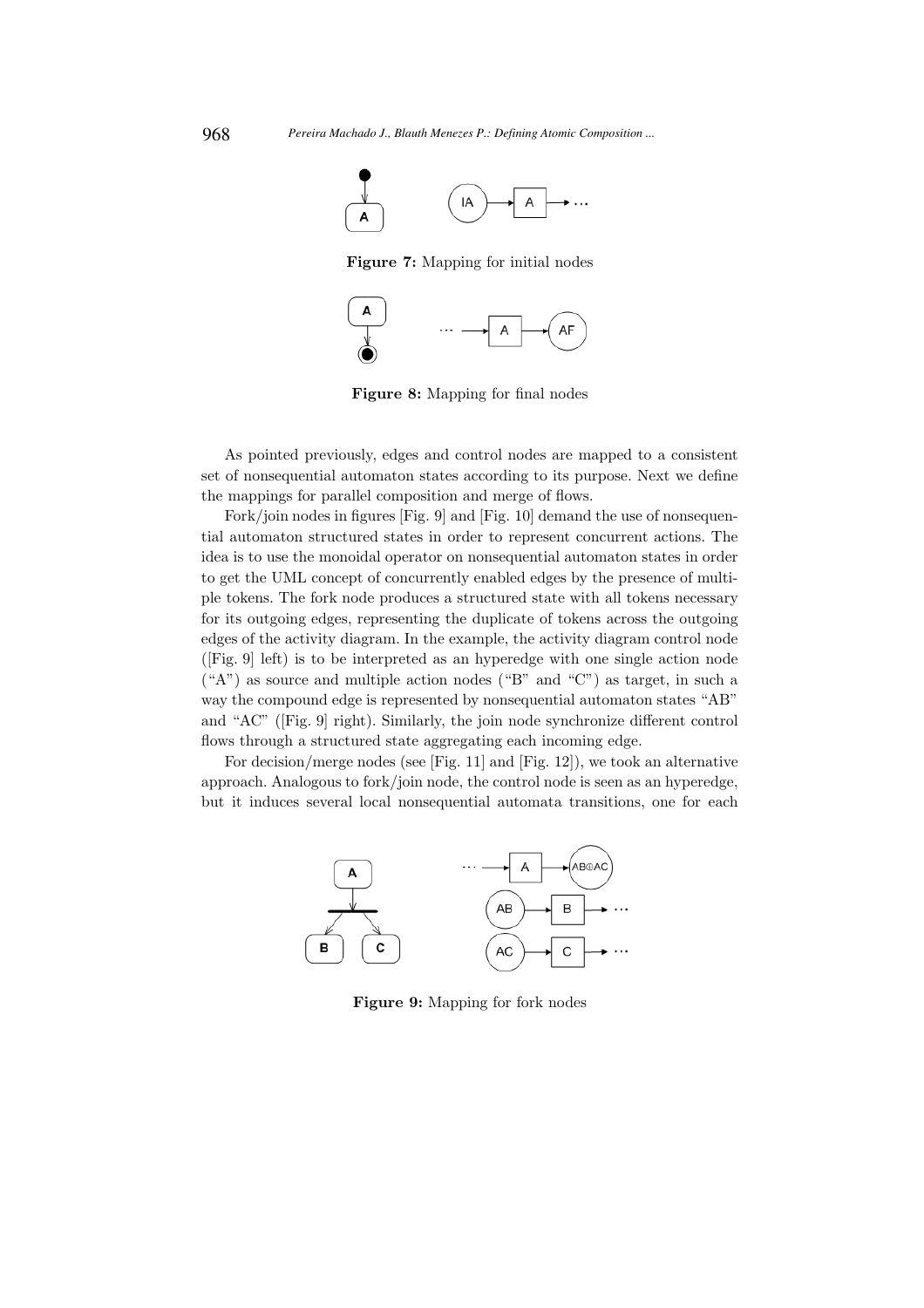

Figure 10: Mapping for join nodes



Figure 11: Mapping for decision nodes

alternative path. For the activity diagram fragment in [Fig. 11](left), the edges attached to the decision node are represented by nonsequential automata states "AB" and "AC", and the action node gives rise to labels "A", "B" and "C". We have not used the term transition because the mapping of outgoing edges was based on the idea of reducing the choice (according to guards attached to these edges) to nondeterminism in the corresponding nonsequential automaton by using different transitions labeled with the same label (this is the case of the two transitions whose targets are states "AB" and "AC" labled with "A" in  $[Fig. 11]$  right).

The central core of the composite transaction node makes use of nonsequential automata refinement. The source automaton corresponds to the basic translation using the previous mappings, where the composite node is viewed as only one nonsequential automaton transition. The target automaton corresponds to the translation taking into account the subactivity nodes of the composite.



Figure 12: Mapping for merge nodes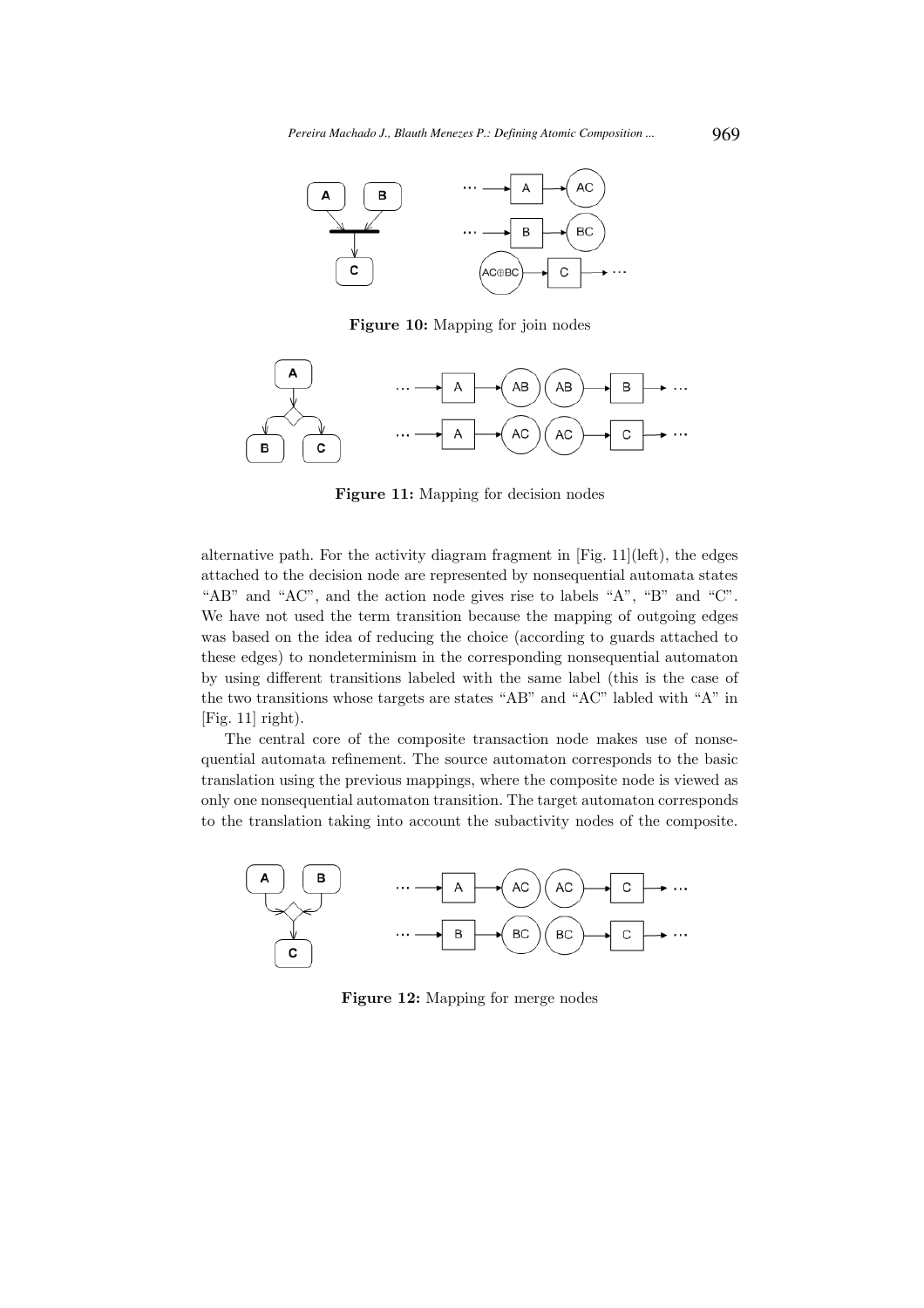

Figure 13: Local transitions for the nonsequential automaton

The refinement then maps the more abstract transition into the concrete implementation of the transaction obtained via the computational closure of the target automaton. Actually, the source automaton is obtained by a sequence of functorial operations (relabeling and restriction) over the target automaton (see [Menezes et al. 1996] and [Menezes et al. 1998] for definition of these operations). [Fig. 14] partially depicts the automata (based on local transitions from [Fig. 13]) and refinement (dashed arrows for transition refinement, the mapping of states were not shown) for our working example of activity diagrams. Notice it does explicit all possible computational paths, including the transaction state (labeled "T" in the source automaton) represented by the atomic sequential composition "C;D". Also, the fork of control flow in the activity diagram is correctly depicted by the independence square "B||T" mapped to "B|| $(C;D)$ ".

#### 3.2 State Machine Diagrams

State machine diagrams are one of the means for describing behavior of systems within UML focused on a number of states an object may hold during its lifetime. It is one of the most intuitive diagrams because its foundations on automata, Mealy and Moore machines are well known.

A state machine is a graph of states and transitions. Transitions connect different states and are fired by triggering events. The response to events may include the execution of an effect (an action or activity) and a change to a new state. The most basic set of nodes are the state node and initial/final state nodes, representing the basic units of control for this diagram. The transition flow between states, specified by transitions, may be modified by special nodes (called pseudo-states) such as fork/join for concurrency, junction for sequential composition of effects and choice for alternative paths. Also, composite states are present as a mean to simplify the reuse of transitions and introduce the possibility of concurrency among different states.

Here we are interested in using state machines to describe sequence of observable effects/activities of a system. We are not focusing on the sequence of valid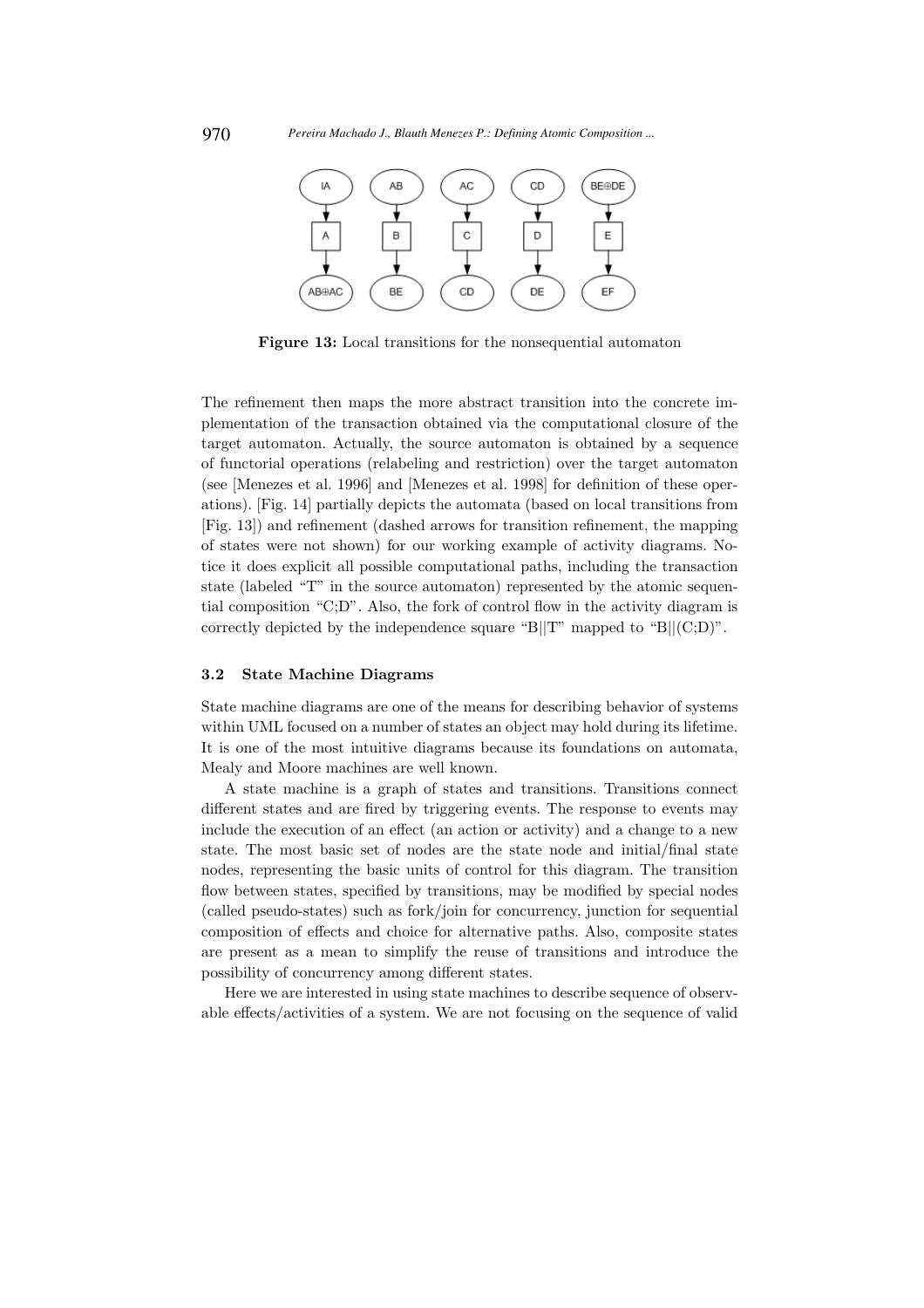

Figure 14: Nonsequential automata refinement for activity diagram with atomic composite in [Fig. 5]

states or the sequence of events that trigger transitions between states. Thus, the state machine view we are employing is related to descriptions of dynamic behavior of uses cases, collaborations and methods as pointed in [Rumbaugh et al. 2004] and, for these objects, a state represents a computation step in its execution.

Our working example ([Fig. 15] - left) depicts a simple state machine diagram in which the flow between states are by completion transitions. This diagram may be seen as specifying a sequence of actions ("A", "B" and "C") much like an activity diagram, except it includes the states in which an action is valid and the resulting state. Suppose we are interested in defining some kind of transactional composite state in which compounded state transitions cannot be interrupted by transitions crossing boundaries to any state outside the composite "E1", resulting an atomic sequence of actions "A" and "B". We introduce a new notation to regions inside composite states decorated with the stereotype " $<<$ transaction $>>$ " ([Fig. 15] - right).

When defining the semantic mapping, we followed the premise of compatibility between the state machine view and the activity diagram view. This is important because states may carry a notion of ongoing activity and its behavior should be compatible to activities expressed in activity diagrams. This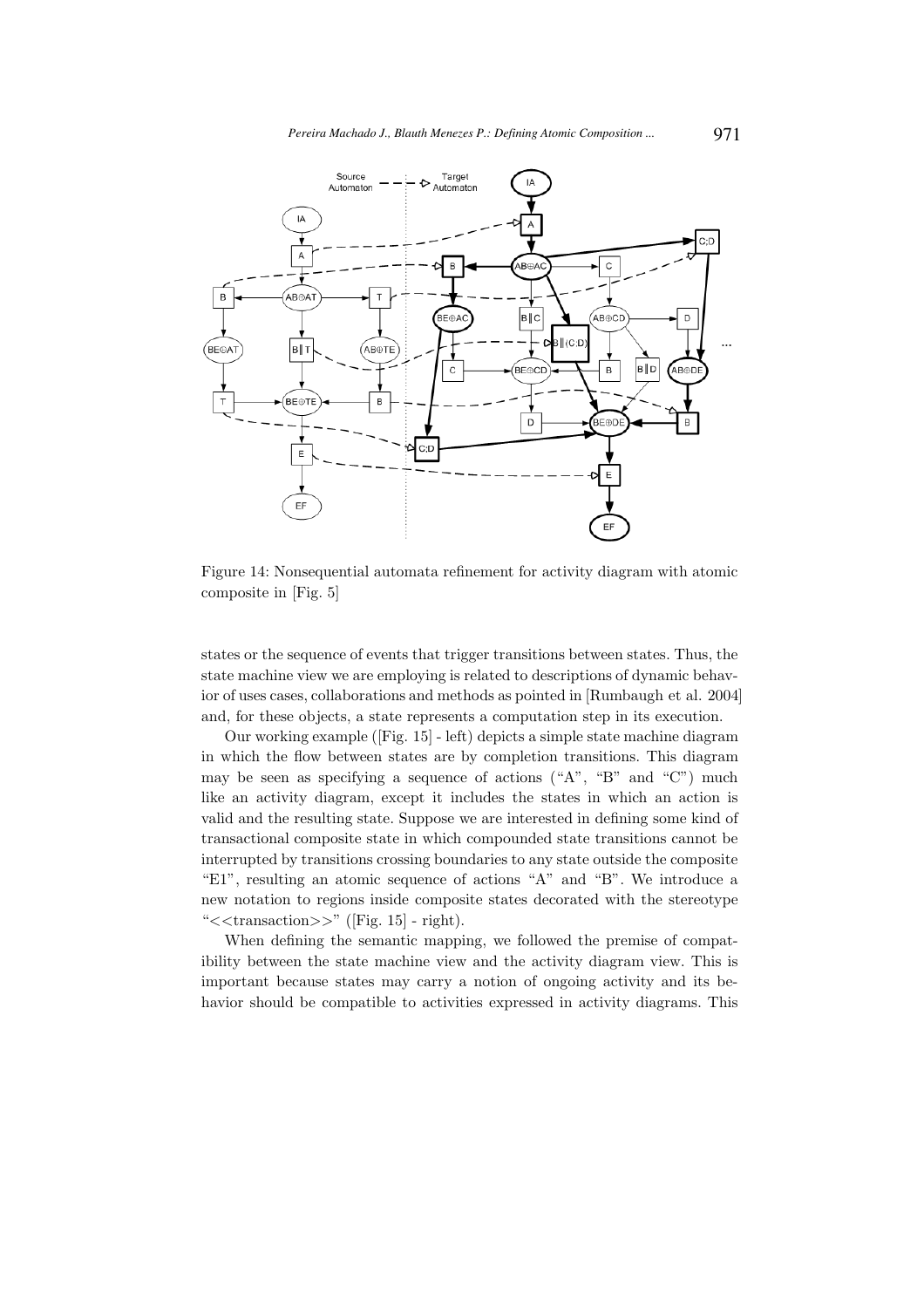

Figure 15: UML state machine diagram without (left) and with transactional composite (right)



Figure 16: Mapping for basic states and transitions

notion of compatibility may be formally described by an equivalence relation on nonsequential automata.

The semantic mappings from state machine diagrams into nonsequential automata are targeted into constructing local transitions for a nonsequential automaton (see [Fig. 24] for local transitions obtained from our working example).

The basic mapping is such that states from the UML diagram are mapped to nonsequential automata states, and transitions labeled with effects are mapped to nonsequential automata transitions. Following [van der Aalst 2000], our semantics for state machines has abstracted away events for communicating with the system environment. In this paper, only completion events are being considered. Completion events are implicitly associated to transitions that lack an explicit trigger event. Thus, the notion of completion is represented by nonsequential states which are "consumed" much like the token game in Petri nets, and the effect appear as a transition in the corresponding automaton. [Fig. 16] shows local transitions for nonsequential automata obtained from simple state and basic transitions.

Initial states (see [Fig. 17]) are the ones marked with initial pseudo-states in the state machine diagram, and final states (see [Fig. 18]) are the ones related to final states in the diagram. In both cases, the mapping is analogous to basic states and transitions, and the resulting states will play an important role in composite states (defined next). The outermost initial state in the state machine diagram will be marked as the automaton initial state (the same for the final state).

For composite states that have been decomposed into regions (either nonorthogonal with only one region, or orthogonal with two or more concurrent re-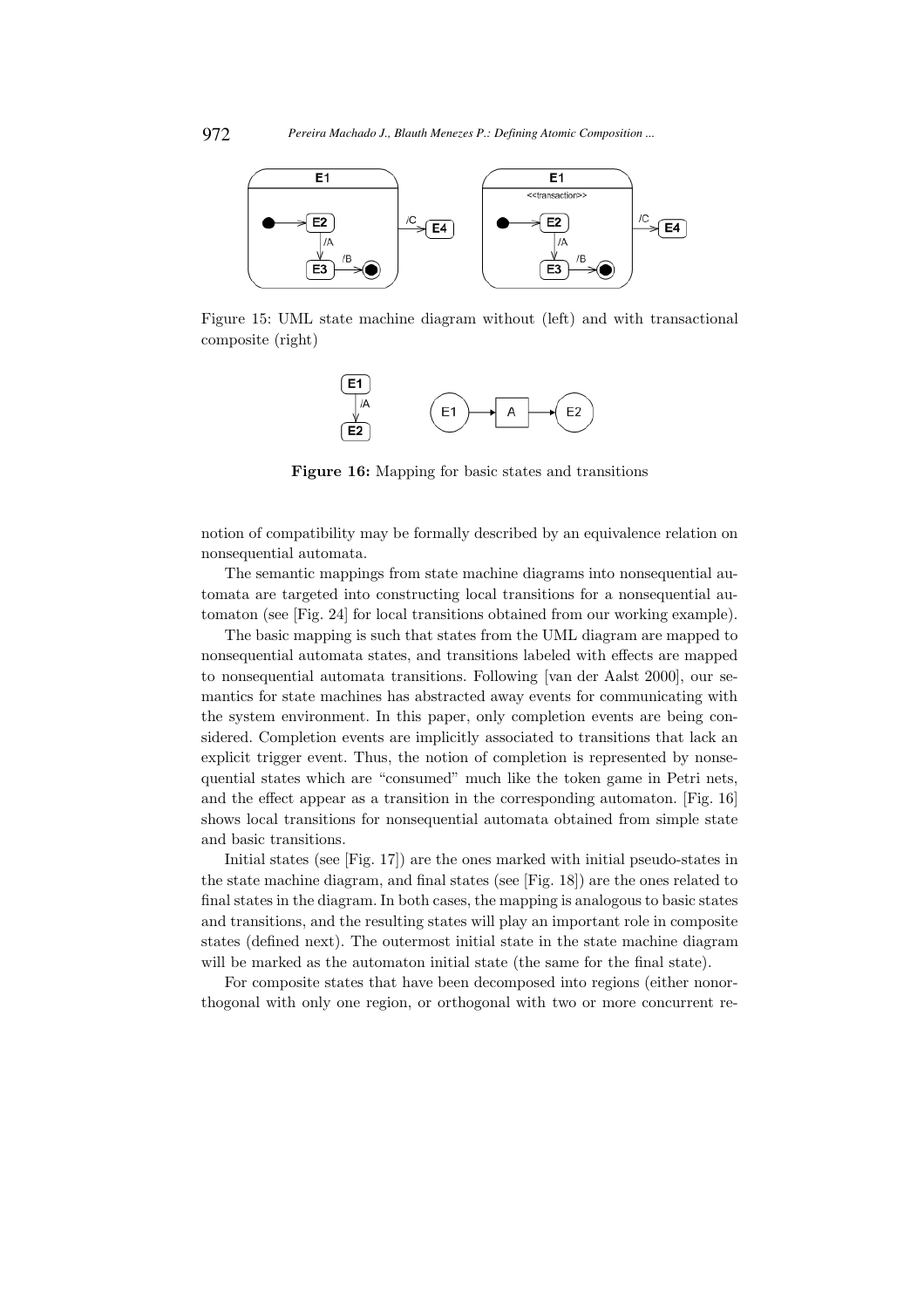

Figure 17: Mapping for initial states



Figure 18: Mapping for final states

gions), the chosen domain (and mapping) for state machines bring as side effect an abstraction from the state hierarchy implied from composites. What we get is a flat view of the machine where implicit transitions from composites have become explicit for every compounded state. Although not presented here, a flattening should first be applied before the mappings because of implicit transitions generated by composite states much like the procedure described in [Eshuis and Wieringa 2003]. In [Fig. 19] (left), concurrent orthogonal regions are entered explicitly (by applying fork pseudo-states) and implicitly (by using transitions into the enclosing composite state). Notice the semantics makes use of nonsequential automata structured states from representing distributed concurrency. The idea for the mapping is, again, to manipulate the transition as an hyperedge with one source and several target. For join pseudo-nodes and completion transitions from composite states (see [Fig. 20]) the mapping is analogous. Although both constructions were presented, we advocate the use of implicit transitions into composite states, once this construction is compositional and avoids crossing state boundaries.

The central core of the new composite transaction state makes use of nonsequential automata refinement, following the same ideas developed for activity diagrams. The source automaton corresponds to the basic translation using the previous mappings, where the composite state induces only one nonsequential automaton transition. The target automaton corresponds to the translation taking into account the substates of the composite. In [Fig. 21] the composite transaction involved in the refinement mapping were shown in dashed pattern, representing the sequential flow of effects "A" and "B" (this transition is the result of the calculus of the nonsequential automaton closure and will be the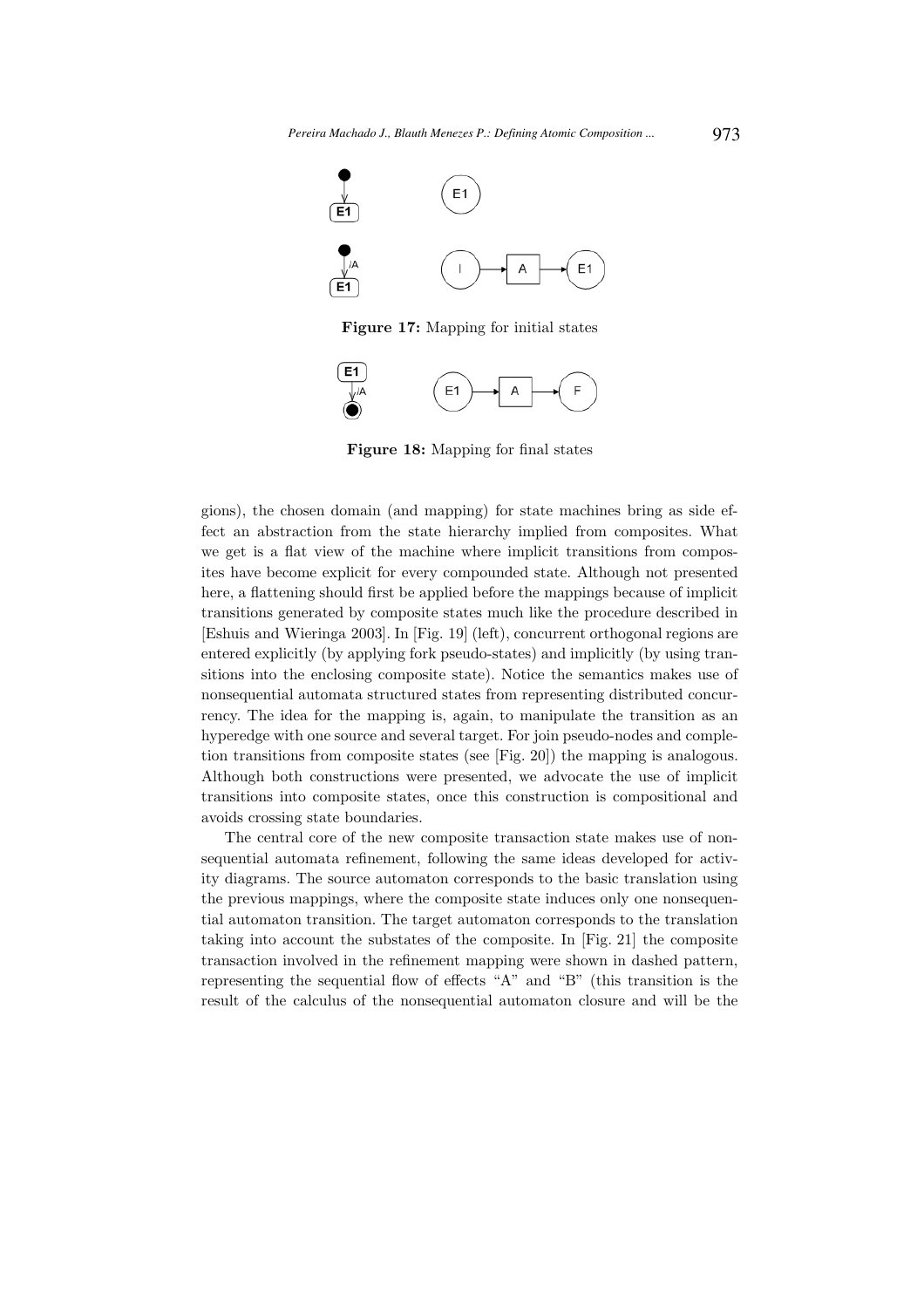

Figure 19: Mapping for composite states and fork pseudo-states



Figure 20: Mapping for composite states and join pseudo-states

target in the refinement morphism). The figure also highlights the fact the composite is now atomic and transitions that cross boundaries are not permitted (in other words, the only exit point is the final state, which acts as a commit).

Besides the explicit transaction composite states, an intrinsic notion of atomic composition can be found in the "run-to-completion" mechanism of state machine diagrams and also in composition of steps in some pseudo-states. Runto-completion may be defined as "a transition or series of actions that must be



Figure 21: Mapping for transaction region in composite state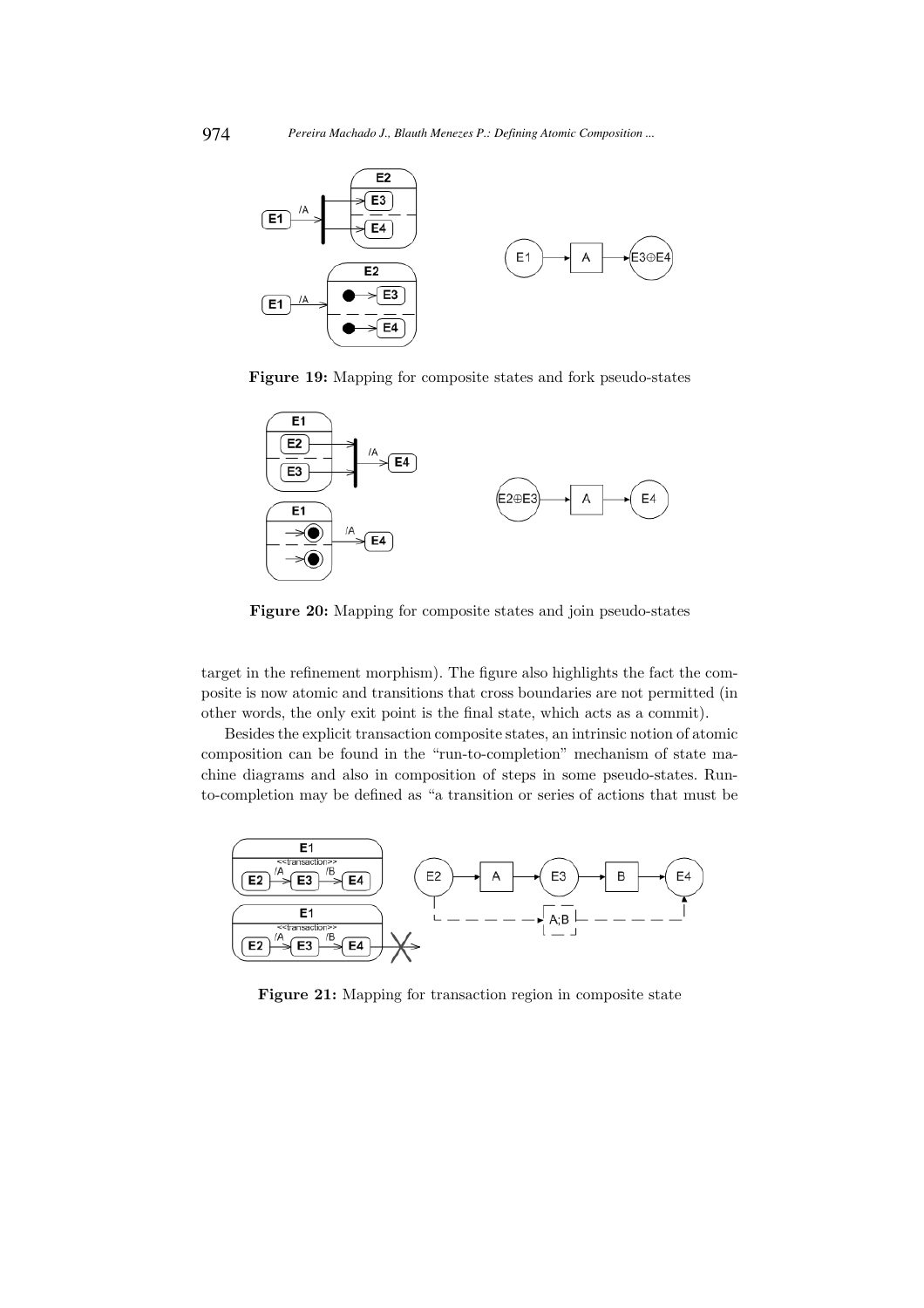

Figure 22: Mapping for entry and exit activities

completed in its entirety" [Rumbaugh et al. 2004]. Shortly, the firing of a transition is accomplished by a sequence of steps: the current state is exited and the exit activity of the state is executed; then the effect of the transition is executed; finally the entry activity of the state being entered is executed. This behavior is depicted in [Fig. 22]. Notice the mapping introduce "dummy" states (labeled with "I" for input and "O" for output) wherever there is states with entry and/or exit activities. Again, the dashed pattern were used to highlight the atomic compositions to be used in the refinement.

Pseudo-states that imply run-to-completion include junction states and choice states. Junction and choice states are vertices that are used to chain together multiple transitions between states. In [Fig. 23] compound transitions are shown for junctions. In the mapping, each state generate a nonsequential automaton state and each junction pseudo-state generate a "dummy" nonsequential automaton state just for the sake of building the composite paths. The resulting nonsequential automaton explicits the atomic sequential composition of alternative paths to be taken. Please notice that in this version we are not dealing with variables in the state space and consequently the mapping for choice pseudostates will be analogous.

Going back to our working example, we are now able to build the local transitions for the nonsequential automaton (see [Fig. 24] for the set of transitions). [Fig. 25] partially depicts the automata and refinement (dashed arrows) for our working example of state machine diagram. Notice it does explicit the computational path "A;B" for the atomic sequential composition from transaction state "E1"(labeled "TE1" in the source automaton).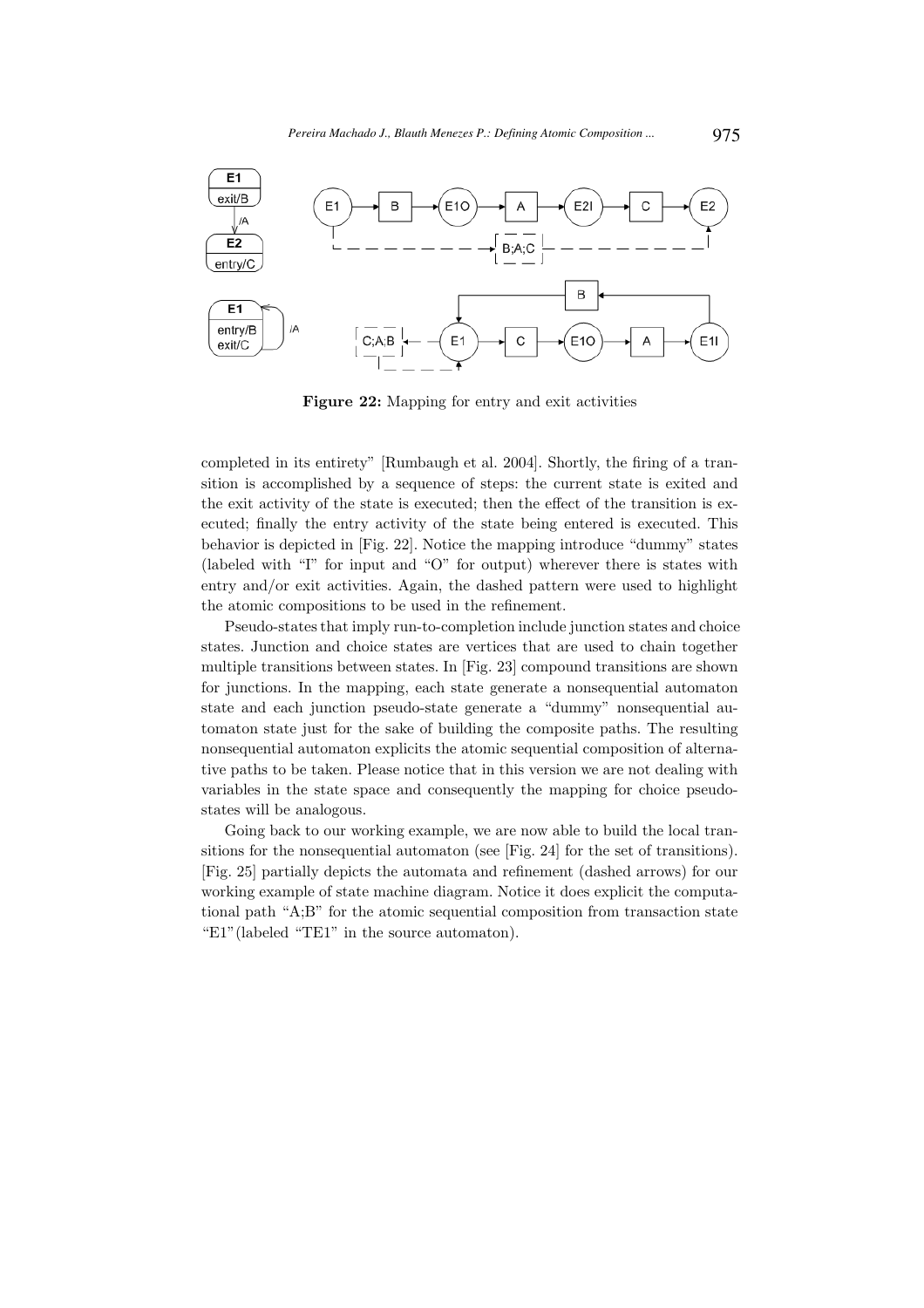

Figure 23: Mapping for junction pseudo-states



Figure 24: Local transitions for the nonsequential automaton

## 4 Other Approaches

Some approachesto translating UML diagrams into formal models based on Petri nets are closely related to this work. For example, [Gehrke et al. 1998] describes a formal translation of activity and collaboration diagrams into place/transition Petri nets and [Eshuis and Wieringa 2003] compares different proposals for the semantics based on Petri nets targeting workflow models based on activity diagrams.

Although such works have succeeded in defining semantics for activity diagrams, one further important question remained open - the need for models that include the diagonal compositionality requirement as stated by Gorrieri [Gorrieri 1990]. Therefore, we should be able to further define levels of abstractions of systems before or after a synchronization/refinement composition in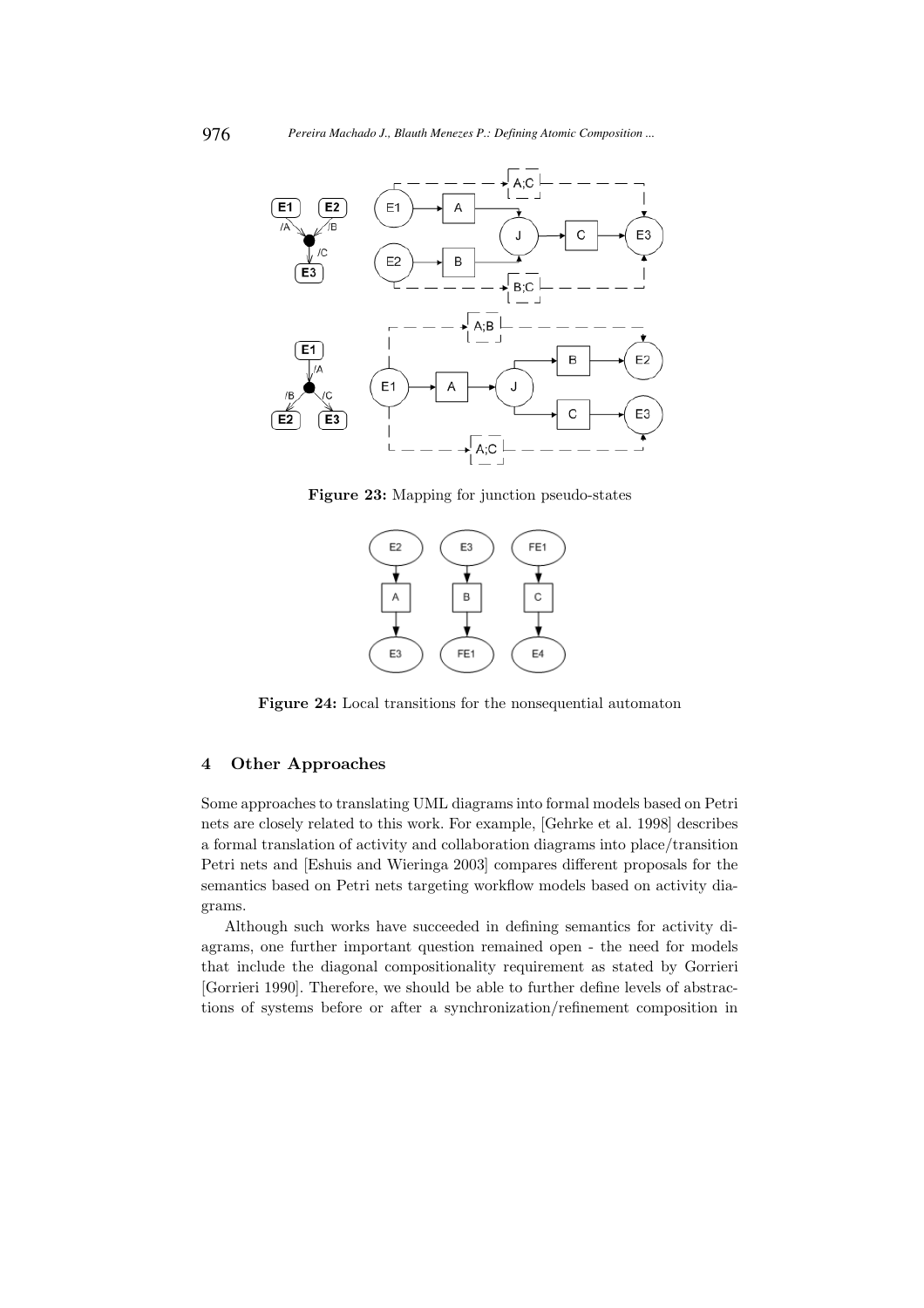

Figure 25: Nonsequential automata refinement for state machine diagram with atomic composite in [Fig. 15]

order to obtain the same resulting system. Here, again, we are in a delicate situation because, as shown in [Menezes and Costa 1996], most Petri net models do not imply the diagonal compositionality requirement. Our goal, thus, have been to apply a semantic model for describing compositional constructs that could cope with the diagonal compositionality requirement, and nonsequential automata have shown this desired property.

Regarding the semantic domain, Zero-Safe Nets [Bruni and Montanari 1997] [Bruni and Montanari 2001] are an approach to the modeling of transactions built on top of ordinary place/transition Petri nets extended with a mechanism for transition synchronization. The constructions for computational closure and refinement are very similar to nonsequential automata and are also based on category theory. In this model, zero-places are used for coordinating the atomic execution of several transitions, which, from an abstract point of view, will appear as synchronized (or belonging to a transaction). In fact, the relation between nonsequential automata and zero-safe nets must be further investigated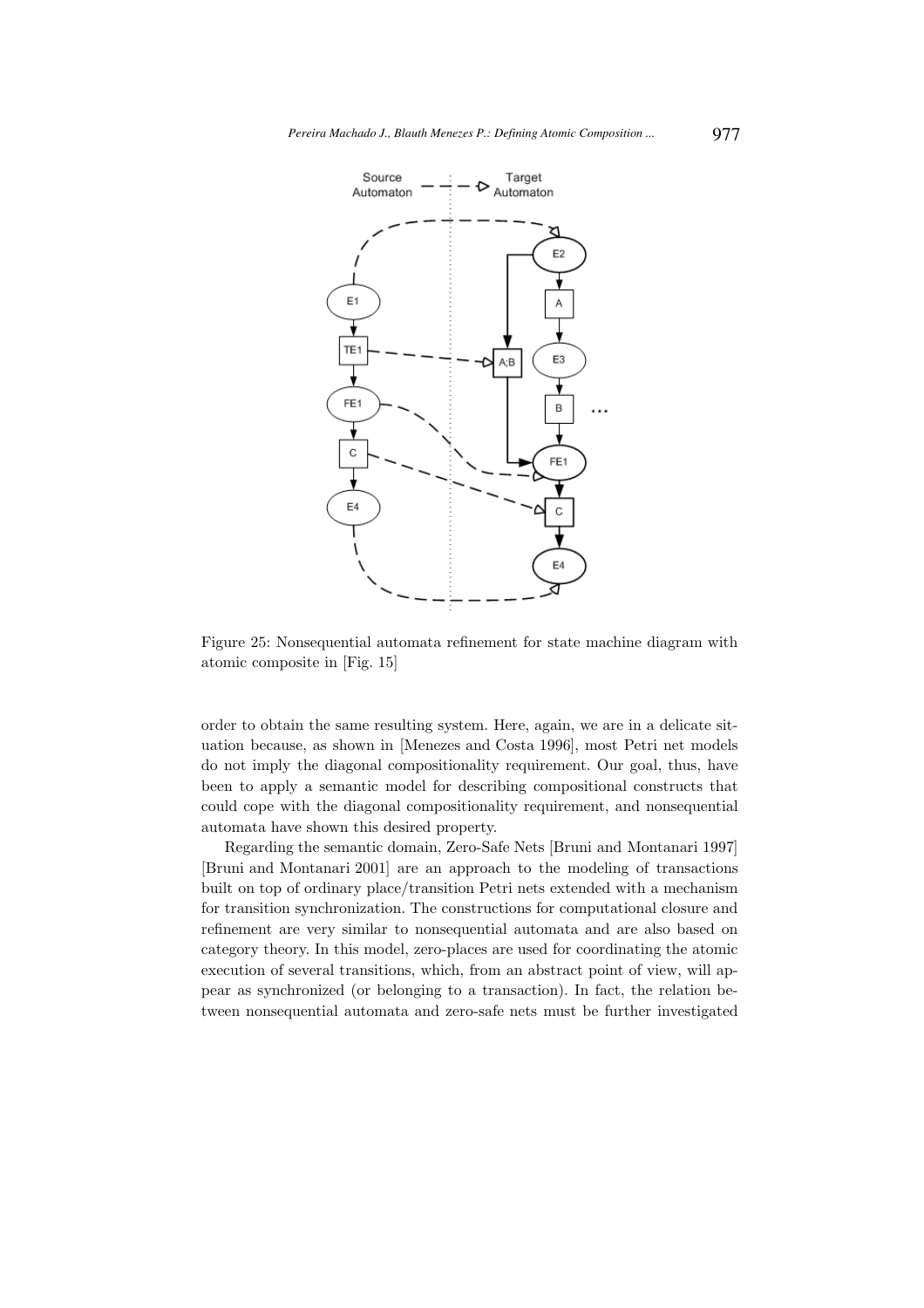following the approach by [Winskel and Nielsen 1995] where a scene for a formal classification of models for concurrency was set.

The main differences between this proposal and related works may be summarized as follows: we are based on the UML 2.0 specification, in which activity diagrams have been decoupled from state diagrams; the applied semantic domain is compositional, in contrast to domains based on Petri nets or statecharts semantics; we are dealing with mechanisms for atomic compositions and not just non-atomic composites.

### 5 Concluding Remarks

Transactions are an important part of today systems and they deserve a first class mechanism in modeling languages, especially UML. Following that premise, this work presented an extension to UML diagrams centered on constructions for defining atomic composition of actions/activities/operations. The use of nonsequential automata specifies the semantics unambiguously and enables an elegant definition for atomicity. Regarding previous works [Machado and Menezes 2004], this is the first time we present the ideas for activity and state machine diagrams in a compatible way. Also, this paper is an extended version from the paper [Machado and Menezes 2006].

In this paper we have not dealt with event handling. Generally speaking, for Petri net related models, events may be modeled as tokens or transitions with different consequences on the resulting behavior (see [Eshuis 2002] for a discussion on both alternatives). We are currently working on adding events into the semantic mapping.

Also, for a complete presentation of atomic compositions we are working on the definition of a UML profile based on the semantics presented in this paper.

#### References

- [Asperti and Longo 1990] Asperti, A., Longo, G.:"Categories, Types and Structures: an introduction to category theory for the working computer scientist"; MIT Press, Cambridge (1990).
- [Bock 2003] Bock, C.:"UML 2 Activity and Action Models"; Journal of Object Technology, 2, 4(2003), 43-53.
- [Bruni and Montanari 1997] Bruni, R., Montanari, U.:"Zero-Safe Nets, or Transition Synchronization Made Simple"; Proc. EXPRESS'97, Electronic Notes in Theoretical Computer Science 7, Elsevier (1997).
- [Bruni and Montanari 2001] Bruni, R., Montanari, U.:"Transactions and Zero-Safe Nets"; Unifying Petri Nets, Lecture Notes in Computer Science 2128, Springer, Berlin (2001), 380-426.
- [Bruni and Montanari 2004] Bruni, R., Montanari, U.:"Concurrent Models for Linda with Transactions"; Mathematical Structures in Computer Science, 14, 3(2004), 421-468.